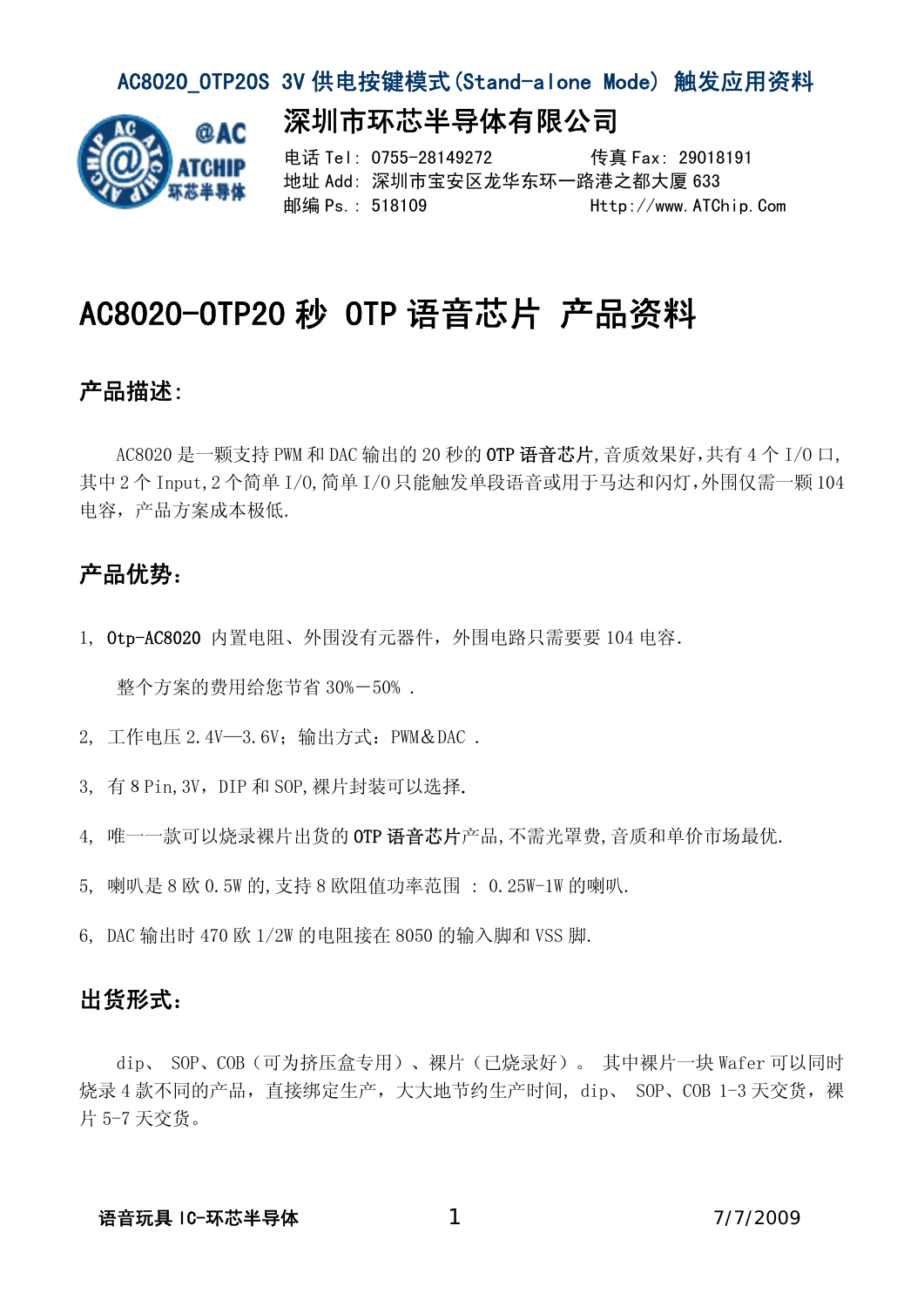### AC8020\_OTP20S 3V 供电按键模式(Stand-alone Mode) 触发应用资料

深圳市环芯半导体有限公司



电话 Tel: 0755-28149272 传真 Fax: 29018191 地址 Add: 深圳市宝安区龙华东环一路港之都大厦 633 邮编 Ps.: 518109 Http://www.ATChip.Com

## **AC8020 /3 V** 供电接线图 **PWM** 直推喇叭**-**按键模式

#### **AC8020 / 3V Stand-alone Mode PWM**

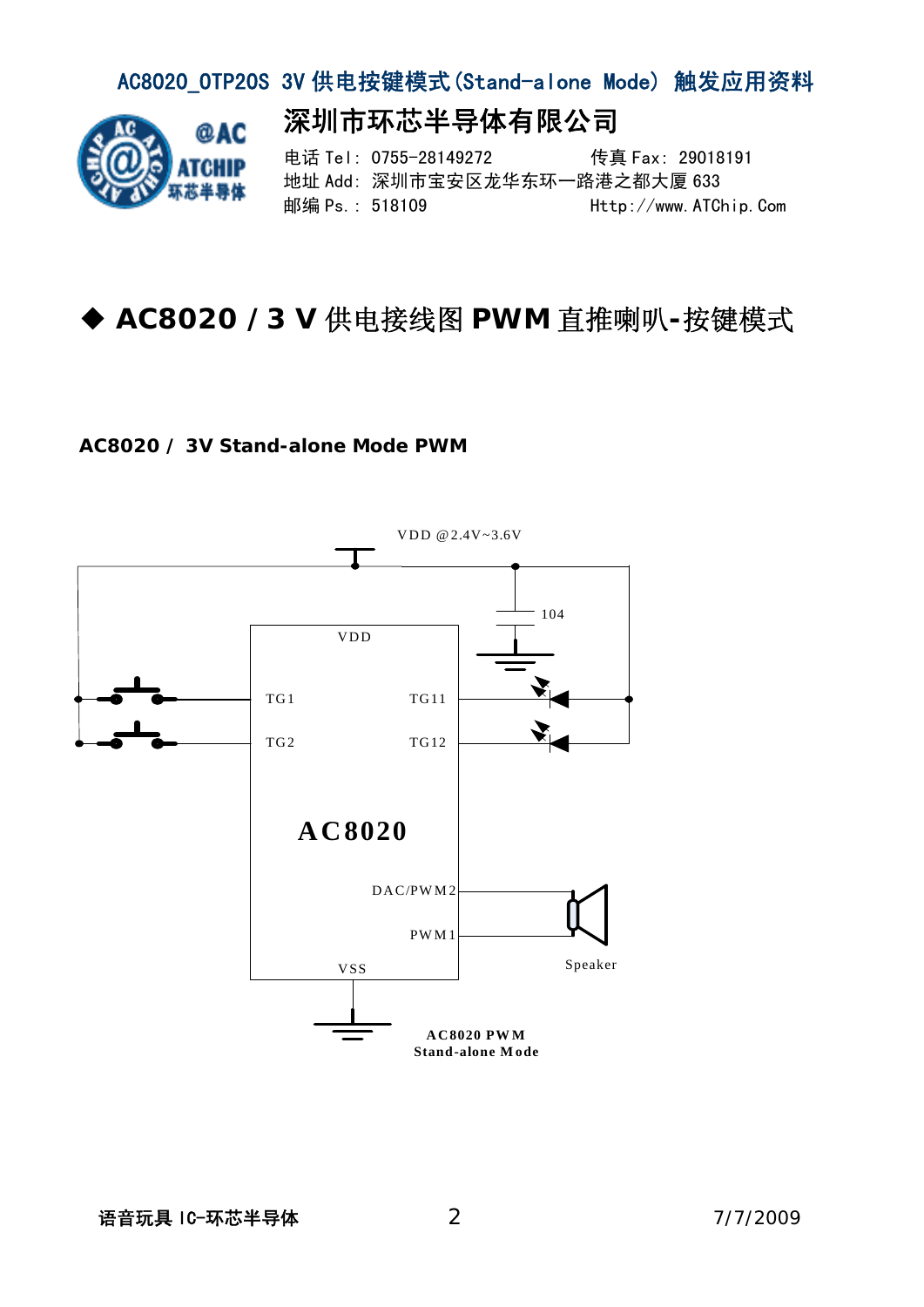#### AC8020\_OTP20S 3V 供电按键模式(Stand-alone Mode) 触发应用资料 深圳市环芯半导体有限公司 രു 电话 Tel: 0755-28149272 传真 Fax: 29018191 地址 Add: 深圳市宝安区龙华东环一路港之都大厦 633 邮编 Ps.: 518109 Http://www.ATChip.Com

# **AC8020 /3 V** 供电接线图 **DAC** 三极管**/**供放**/**推喇叭

#### **AC8020 / 3V Stand-alone Mode DAC**

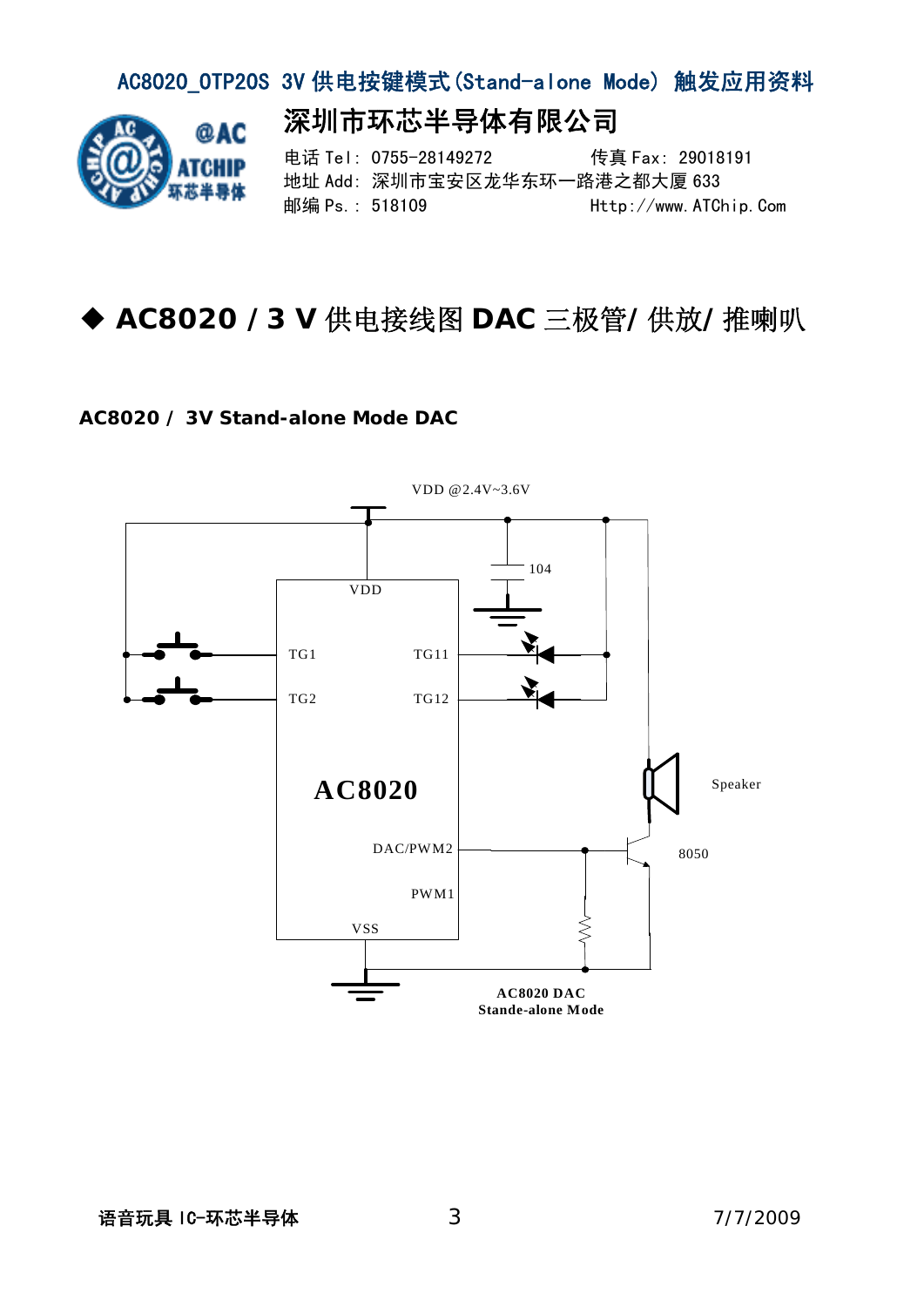## AC8020\_OTP20S 3V 供电按键模式(Stand-alone Mode) 触发应用资料



## 深圳市环芯半导体有限公司

电话 Tel: 0755-28149272 传真 Fax: 29018191 地址 Add: 深圳市宝安区龙华东环一路港之都大厦 633 邮编 Ps.: 518109 Http://www.ATChip.Com

### **AC8020** 封装形式 **DIP8 / SOP8**

## **AC8020 - DIP/SOP**



| PIN            | <b>NAME</b>     |
|----------------|-----------------|
|                | TG <sub>2</sub> |
| $\overline{2}$ | TG1             |
| 3              | <b>TG11</b>     |
| 4              | <b>TG12</b>     |
| 5              | <b>VSS</b>      |
| 6              | PWM2/DAC        |
|                | <b>VDD</b>      |
| 8              | PWM1            |